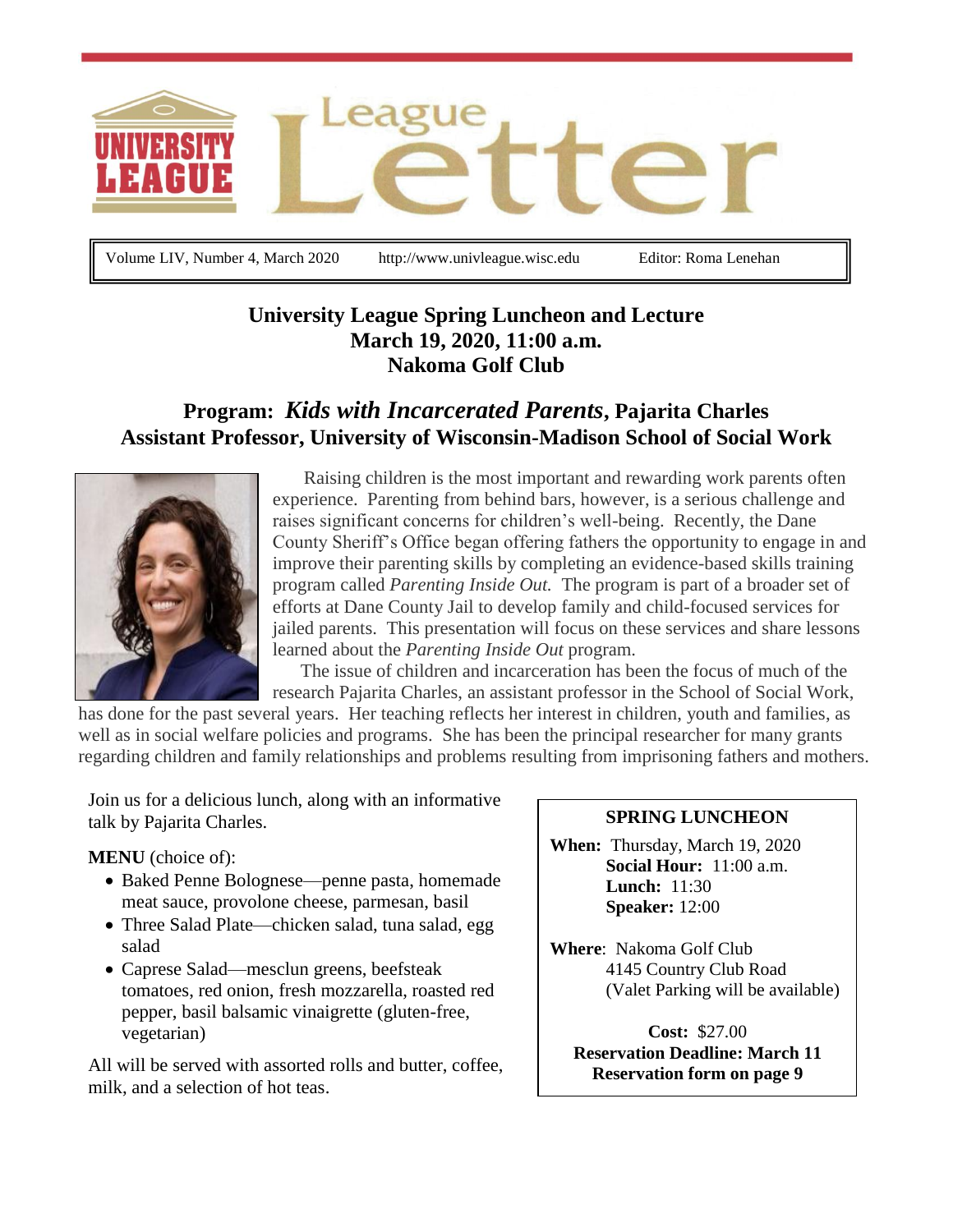# From the President's Desk



Hello! League Members,

How time flies! Soon we will be completing the fifth year of our Five-Year Strategic Plan, so it is time to devise and begin to implement a new Five-Year Plan. To help identify our new goals for the future, Board members and appointed non-board members gathered on January 23 at the Fitchburg Library and worked through the day to identify what the League needs to do to move forward as an organization. The next step in the process will be for the Long Range Planning and Policy Committee to identify and

prioritize these needs. We will, of course, continue to keep you posted on our progress.

University League continues to raise funds for scholarships. Currently we have 29 Endowed Scholarships. If you are interested in establishing an Endowed Scholarship and you have questions about how to set one up, please contact Mary Jane Getlinger or Theresa Calderon for information. Also, a big shout-out to Carol White and the Scholarship Benefit Committee. Thank you so much for all your hard work creating the wonderful "Step Up" Stay-at-Home Scholarship Benefit invitation. We are proud to have supported the scholarship recipients pictured on the invitation as well as all other scholarship recipients. Please give to the Stay-At-Home Scholarship Benefit, University League's biggest fund raiser. Every donation makes a difference to deserving students.

Speaking of scholarship fundraising, in January we had our second fundraiser with IHOP on University Avenue. The money generated goes directly to scholarships, and these events give us a chance to visit with each other. Thank you so much to everyone who participated.

Our Spring Luncheon will be Thursday, March 19<sup>th</sup>. The topic is "Kids with Incarcerated Parents." Our originally scheduled speaker, Julie Poehlmann-Tynan, ran into a scheduling conflict, but she kindly recommended a colleague, Pajarita Charles, to speak instead. Professor Charles is quite knowledgeable on this topic and has given presentations with Professor Poehlmann-Tynan on many occasions. Please join us at the Nakoma Golf Club at 11 a.m. for lunch and this interesting talk. The deadline for registration is March  $11<sup>th</sup>$ . My motto this year is "Each one reach one younger," so perhaps this is the time to invite a younger person to meet us and learn about the many things that make University League such a wonderful, unique organization. I'm looking forward to visiting with each of you at this event.

*Barbara Rogers*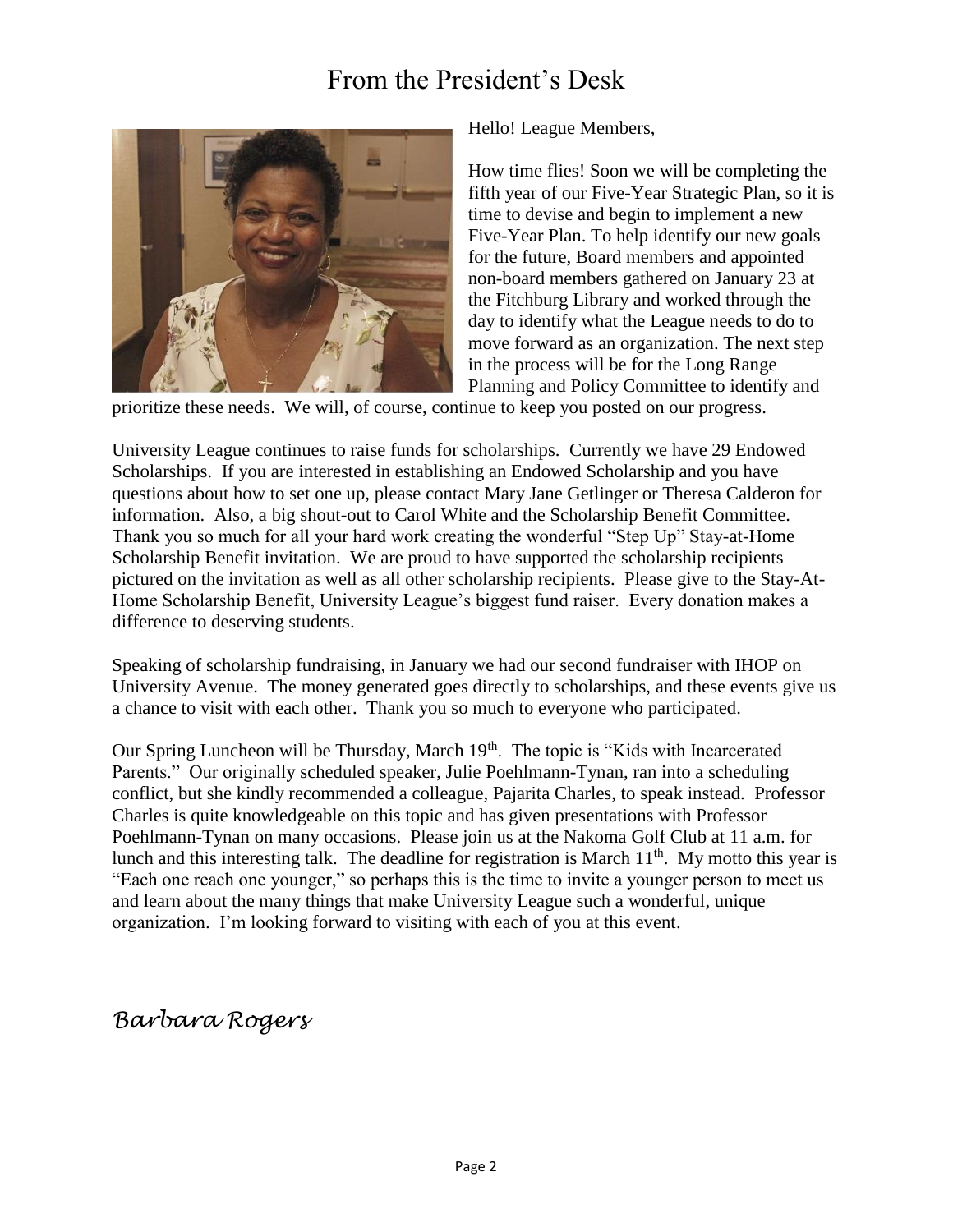## Interest Group News

### **Spanish Conversation**

The Spanish Conversation Interest Group holds lively, informative discussions that span a variety of topics: history, popular culture, geology, anthropology, psychology, and even a bit of philosophy. At each monthly meeting, our conversations are structured around articles selected from Spanish-language media and occasionally brief stories by Hispanic writers.

November's meeting focused on the 44<sup>th</sup> anniversary of Spanish dictator Francisco Franco's death. Emeritus University of Wisconsin History Professor Stanley Payne, a leading scholar on Franco and the Spanish Civil War (1936-1939), joined us to answer questions and comment on this period of history, which still bitterly divides many Spaniards. Other readings introduced us to the popular Spanish singer, Rosalía, and her controversial career in the Latin music world. At other meetings we have learned about the vast network of underwater caves in Mexico's Yucatán Peninsula, and the origins of chocolate in Mesoamerica. We also have contemplated the advice of a psychologist on how to adhere to our New Year's resolutions all year long.

Group member Irene Geller proposed that we read and discuss some of the many Spanish "modismos," or sayings, which are astute observations on all aspects of the human condition. At first, modismos were only going to be the subject of one meeting, but they proved to be so popular and so numerous that we now allow time for a few each month. Our meeting on February 13, the eve of Valentine's Day, will cover popular modismos on "amor" (a word that needs no translation), which reveal the wit, irony, sadness, and deep truths of this most universal topic.



Please join us the second Thursday of the month at Sequoya Library from 1 to 3 p.m. Even if you are not an experienced Spanish speaker, feel free to come, listen in, and savor the "ambiente" of laughter and learning. Contact co-leaders Joan Leffler [\(jleffler@wisc.edu\)](mailto:jleffler@wisc.edu) or Mina Kato [\(luminakkeith@ymail.com](mailto:luminakkeith@ymail.com)) for information.

December 12, 2019 at Sequoya Library, starting at the far left and going clockwise around the table with non-member guests indicated: Carol White, Irene Geller, guest, guest, guest, Mina Kato, Ellen Soto, Elia Basurto-Colson, guest, Kay Jarvis Sladky, guest, Dan Hill, Joan Leffler, and guest.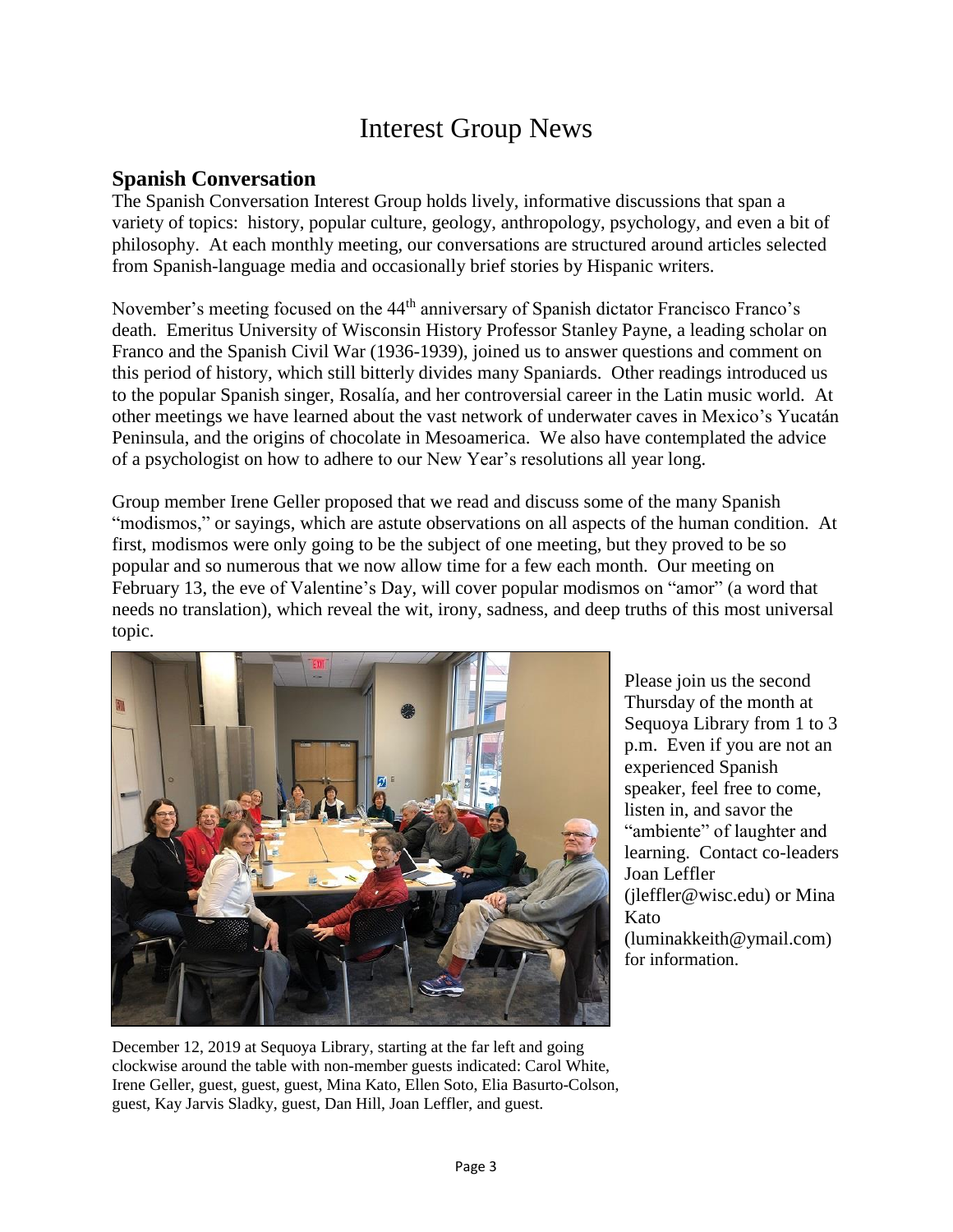### To the 2020 Scholarship Benefit, With Love By Carol White

**Have you received your 2020 General Scholarship Benefit envelope?** We hope so! Let us know if you have not. The invitation is once again a work of art and love. Volunteer committee members enjoy the process of working together to raise scholarship funds for University of Wisconsin-Madison students. One fellow University League member, in particular, has made the Stay-At-Home Scholarship Benefit a big success. She is a generous, talented graphic designer and photographer named Denise Garlow. Let's get to know her in this short interview!

#### *Carol*: *Denise, you have contributed your skill as a graphic designer volunteer with the University League's Scholarship Benefit Committee for a number of years. We are so very thankful to you! Please tell us about this volunteer work, including how long you have participated and what tasks you perform.*

**Denise:** I have been working on the scholarship brochures for three years. I attend some committee meetings, brainstorming for ideas, themes and concepts. Then with the group's notes, I come up with a draft concept. Next I work with the Benefit Director to arrange a time and place to photograph the students. For that, I'll have scouted campus locations to show the committee. Once decided where, I take many photos to capture students in various poses. Another task is copywriting and fitting the design. The committee and I email back and forth until we reach consensus.



#### *Carol: What are some of the challenges of this kind of work?*

**Denise:** The biggest challenges are just getting good photographs. If it's outdoors, it's working with the location: the sunnier, the better. The funniest challenge was the 2018 Babcock Hall ice cream themed invitation due to the melting ice cream.

*Carol: What motivates you to help students with scholarships?*

**Denise:** As a parent with two children in college and graduate school, I have a good sense of how quickly money is spent on basic expenses. I'm motivated to design lighthearted but impactful giving solicitations so that more money will be raised and can be given to students in need.

#### *Carol: How did you get interested and trained in design work and photography?*

**Denise:** I have a BS in design. But it's a funny story about how I shifted to graphic design. I was in a significant accident when I was in college. I had to drop out mid semester to go home for surgery and physical therapy. While recuperating, I had time to think. That's when I decided to change majors from economics to design and enroll in a design and photography program. I've never looked back. I've always had an array of very interesting, fun and challenging design jobs over the years.

#### *Carol: What is special about the 2020 Scholarship Benefit invitation?*

**Denise:** I love the "Step Up" theme. That came out of a Benefit Committee meeting at the Sequoya library. I am so happy that the photo session gave us images supporting the call for members to step up and contribute to the campaign. It's clever, and like I said, lighthearted. I don't know what got into my head to photograph the students' shoes, but I think those images provide the unexpected part that makes me smile.

(*continued on page 5*)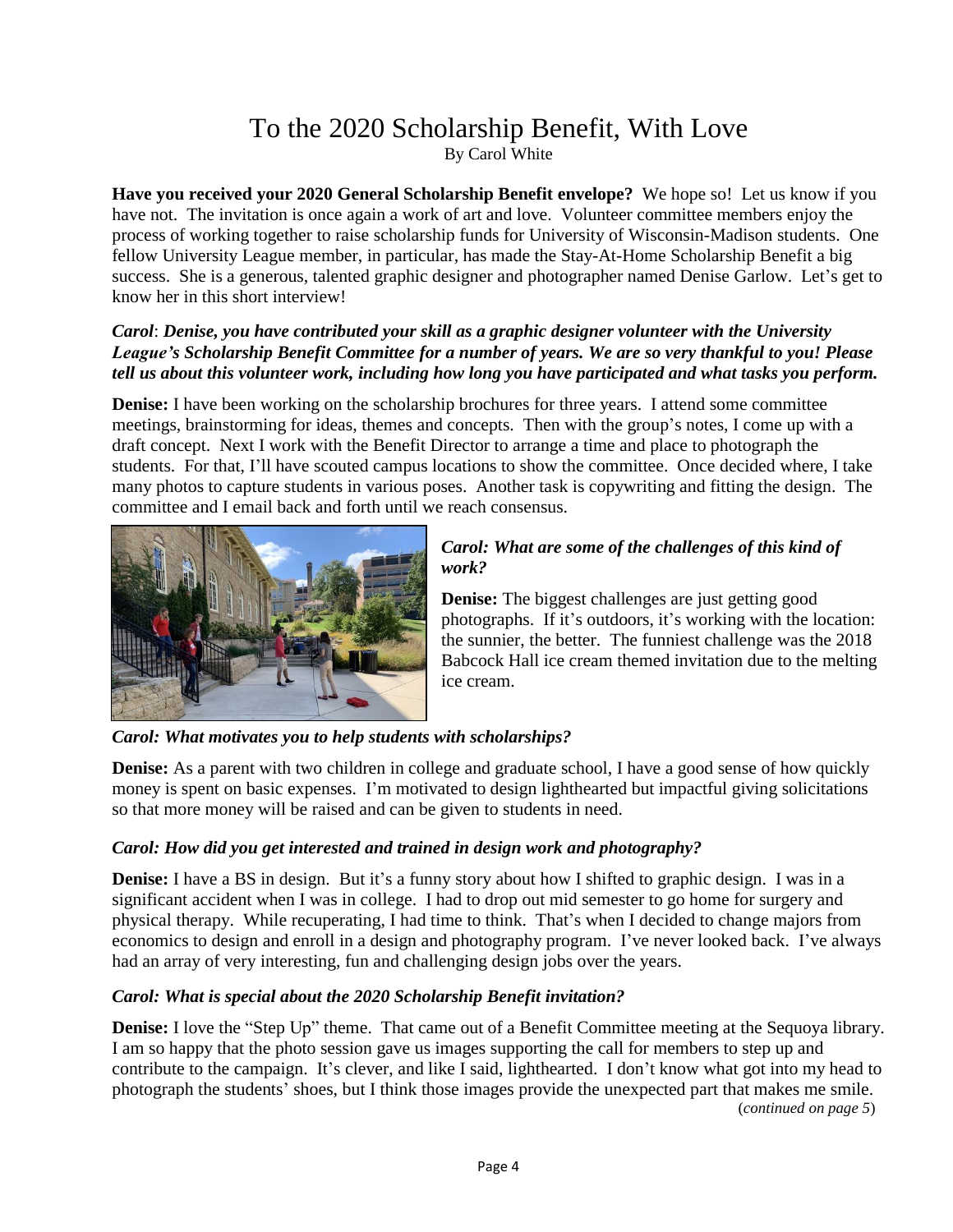### To the 2020 Scholarship Benefit, With Love (*continued from page <sup>4</sup>*)

#### *Carol: What else might you like to share with your fellow University League members?*

**Denise:** I continue to be friends with two of the women I met my first year in the University League. Four years have passed. How quickly time flies!

#### *Carol: Thank you very much for your amazing contributions, Denise, and for this interview!*

#### Announcements

#### **New Information Technology Interest Group**

An organizational meeting of the new Information Technology Interest Group will be held at 7 p.m. on Wednesday, March 4, in the Heritage Room at Oakwood Village West. Since many of our members are interested in learning more and improving their technology skills, the Information Technology Committee is developing a new Information Technology Interest Group. This first meeting will be informal and will select a day and time to meet and identify some possible topics. Please join us!

**RSVP** to Mary Jo Willis at [mjwillis@wisc.edu](mailto:mjwillis@wisc.edu) or Barbara Rogers at barbierog2@tds.net. If you cannot attend, please let one of them know that you would like to be part of this new Technology Interest Group.

#### **Growing in Giving since 1916**

Leaders of university women's groups elsewhere in the Big 10 marvel at how our group has managed to raise money for University of Wisconsin-Madison student scholarships so well and for so long! We are extremely proud of this legacy and the continuing strength of our giving. The 29 fully funded University League Endowed Scholarships give dozens of scholarships a year. In addition, members generously give to our General Scholarship Fund, mainly through the Stay-at-Home Scholarship Benefit, occurring now. (Our Yearbook shows the details of last year's giving.) **Please continue this tradition of giving, and give to the Scholarship Benefit today!**

#### **Strategic Planning Begins**

The University League Board is beginning its next Strategic Plan. According to the website Strategic Planning Basics,

Strategic planning is an organizational management activity that is used to set priorities, focus energy and resources, strengthen operations, ensure that employees and other stakeholders are working toward common goals, establish agreement around intended outcomes/results, and assess and adjust the organization's direction in response to a changing environment. It is a disciplined effort that produces fundamental decisions and actions that shape and guide what an organization is, who it serves, what it does, and why it does it, with a focus on the future. Effective strategic planning articulates not only where an organization is going and the actions needed to make progress, but also how it will know if it is successful ([www.balancedscorecard.org/strategic-planning-basics](http://www.balancedscorecard.org/strategic-planning-basics)).

On January 23, Sally Lorenz led the Board through SWOT analysis – evaluation of the Strengths, Weaknesses, Opportunities and Risks/Obstacles (Threats) of University League. Using the ideas generated in that meeting, the Long-Range Planning and Policy Committee, led by Mary Jo Willis, and the Board will develop a Strategic Plan to guide the organization during the next five years. The plan will be approved by the University League Board. The process closely parallels the development of the University League's successful *Five-Year Strategic Plan 2015-2020*.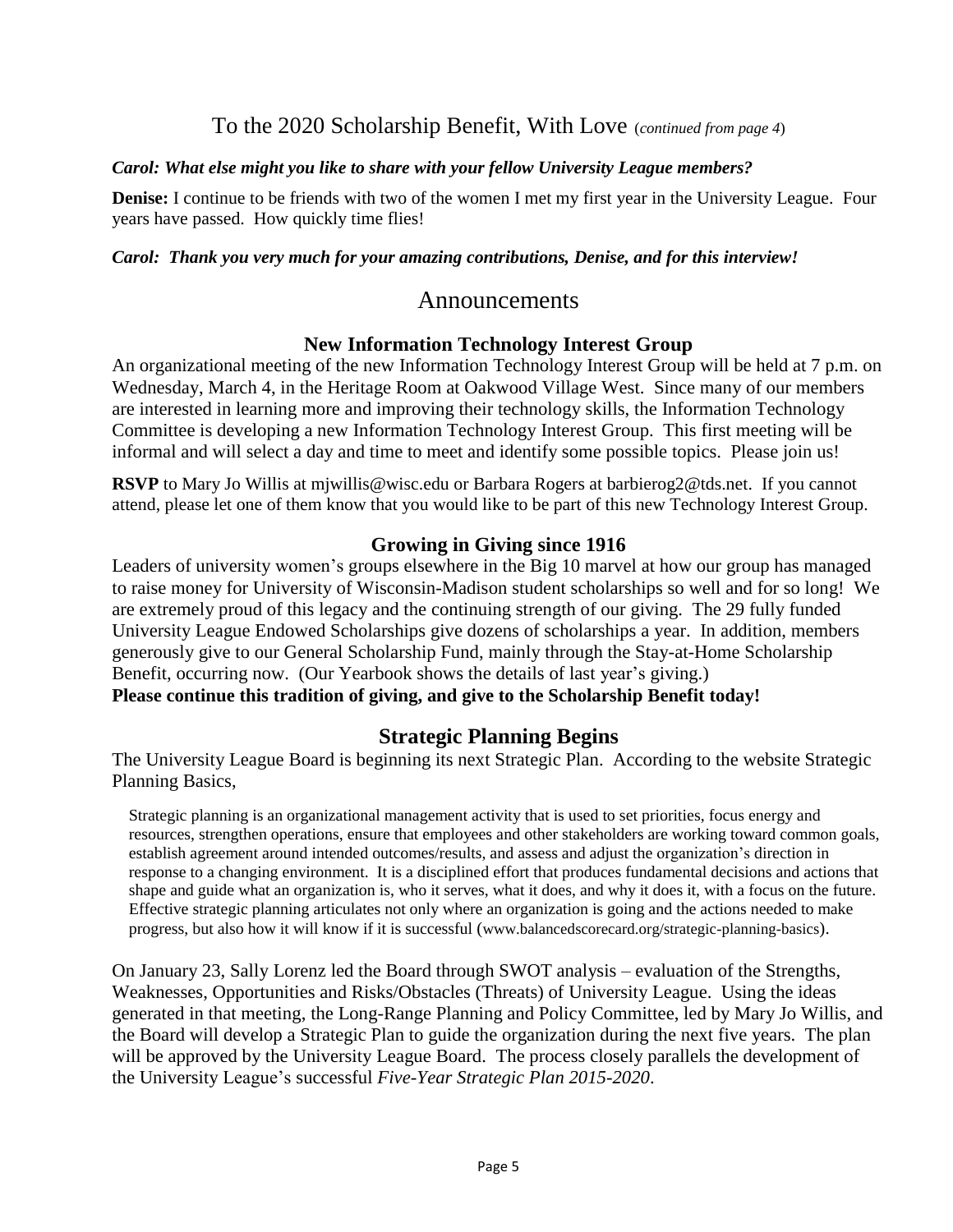### Volunteer Profile: Friedemarie Farrar By Joan Leffler

 Friedemarie Farrar has been a University League volunteer at the Chazen Museum and for Madison Friends of International Students for many years. A degree in Art History, teaching certification (in German, her native language), and a desire to make a difference in the lives of international students coming to America for the first time, led her to these two volunteer opportunities.

 Friedemarie volunteers at the Chazen for the fun and enjoyment of interacting with people who share her interest in art. She introduces them to the museum's excellent collections. She conducts tours for groups of all ages, but she especially likes the tours for students who come for their classes. For example, she recently led a University of Wisconsin German class on a tour in German, focusing on works by German artists. Students were required to comment, also in German, on the paintings (with their instructor standing by). Knowing they would be shy at first, she prepared questions that helped to bring out their thoughts. Due to her foresight, a lively discussion soon followed.

 The Chazen diligently prepares volunteers (docents) to conduct tours of all their collections, not just of certain types of art. Docents spend three hours per week during the academic year auditing Art History classes. In addition, they take topic-related classes to prepare for tours of special exhibits. Each docent commits to leading at least 20 tours per year. It is a rigorous program, but immensely gratifying for the docents, all of whom are strong advocates for the arts.

 As a volunteer for Madison Friends of International Students, Friedemarie and her husband, Tom, have hosted students from many countries, including India, France, Germany, China, Taiwan, and Russia. They have welcomed both freshmen and graduate students to Madison, helped them to find housing and get settled, and have been their host family throughout their studies at the university. Friedemarie feels it's important to give students the opportunity to know ordinary Americans, in contrast with the often negative portrayals of them in the media.



 Thanksgiving Day is an experience in Americana for student guests at the Farrar's. The six to eight who come each year sit down to a mostly typical Thanksgiving dinner (except for the German red cabbage and apple-onion stuffing). After turkey, trimmings, and dessert of apple pie (a student favorite), everyone takes a walk to nearby Owen Conservancy to explore the prairie. In the evening, another feast of leftovers is served, and before departing, each guest receives a doggie bag to take home.

 Having personally known the challenges of living far away from home where a different language is spoken, she

makes a special effort to include students in a variety of activities throughout their stay. She often meets individuals for lunch, or takes them on jaunts to her family's small farm near Richland Center, or invites them to her house to bake Christmas cookies, or to Madison Symphony concerts. Once she helped the Friends of International Students arrange a tour of the State Capitol with a special guide, Senator Fred Risser, who spoke to the students about the American system of government.

 A University League volunteer can be a powerful cultural force and enrich the lives of others. We encourage all of you to become involved in League volunteer opportunities that inspire you. Vielen Dank, Friedemarie!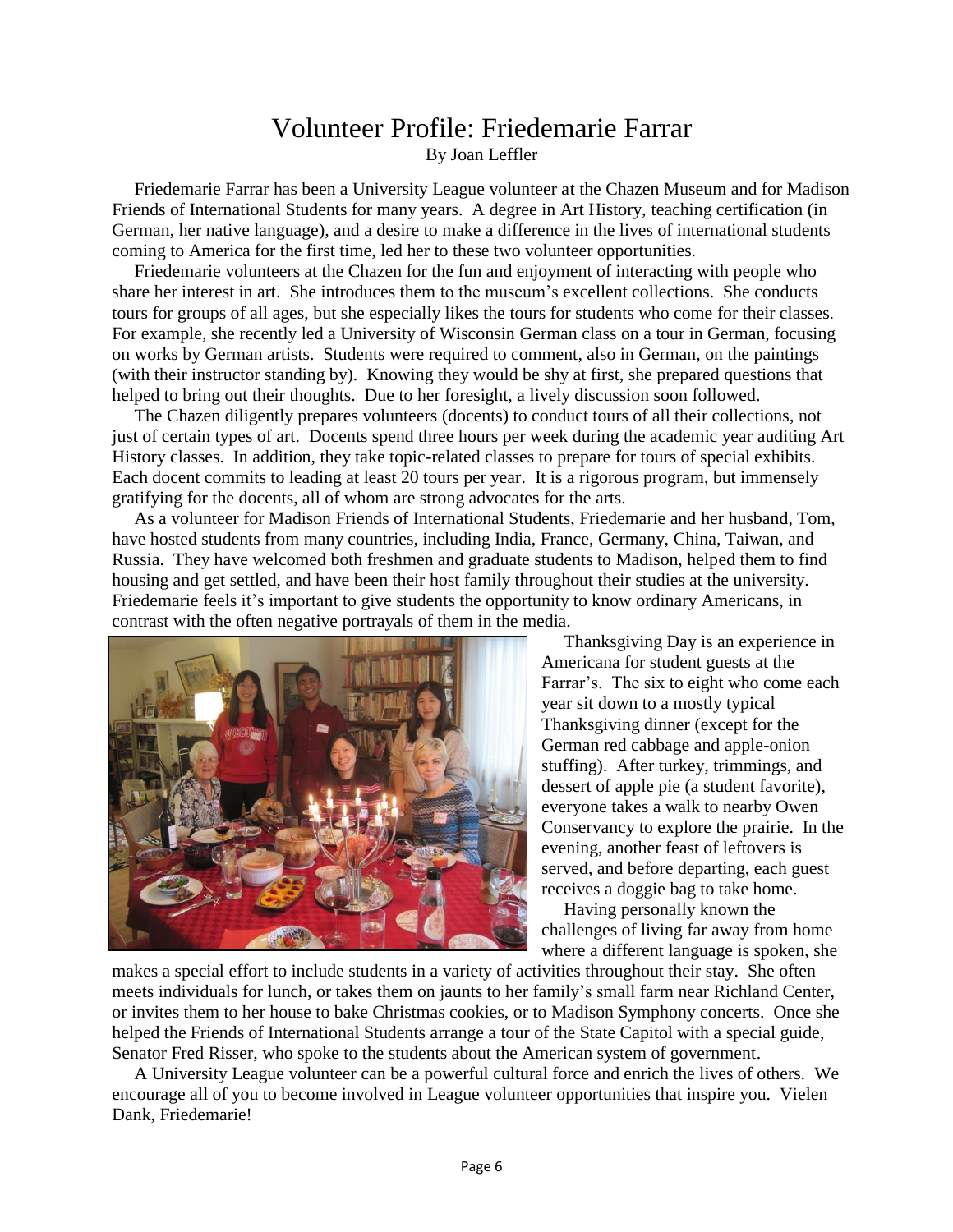This page is blank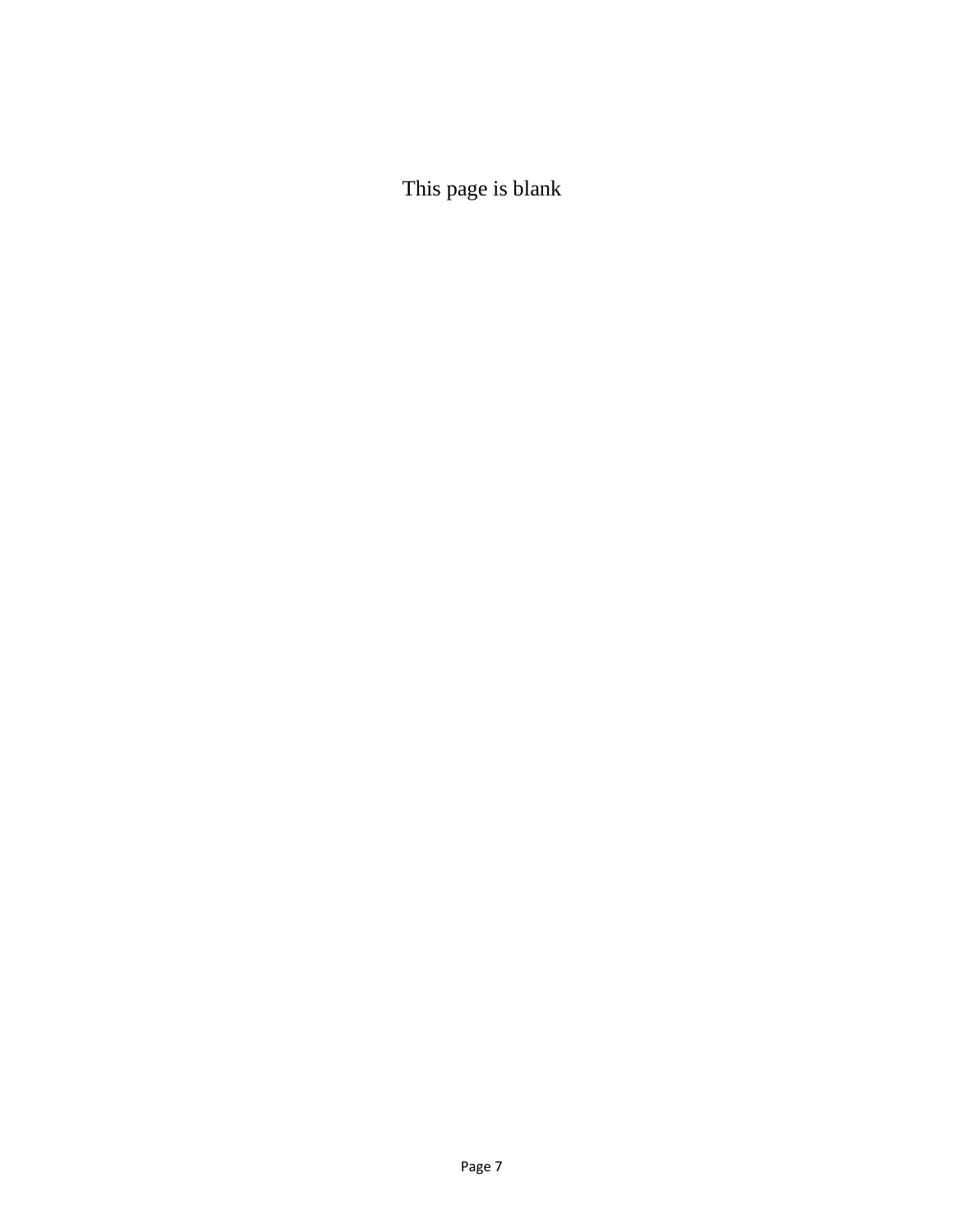# In Memoriam

The University League sadly announces the passing of six members since the publication of the November issue of the *League Letter*. Each one was a valued contributor to League, our Interest Groups and our various events. We send our sincere condolences to all their families.



**Mary Ellen Gerloff** died on Halloween, October 31, 2019. She was the President of the University League in 1992-1993 and established a Great People Endowed Scholarship at the School of Veterinary Medicine in honor of her daughter, Barbara, a veterinarian. Mary Ellen was a native Madisonian – and proud of it. She was an environmentalist well before it became a thing many people espoused, and she spent many hours photographing nature and birds.

**Judy Plaenert Olson** passed away on November 23, 2019 leaving a distinguished legacy of community service both on the city council and as advisor to Mayor Sue Bauman, and in her activities with University League. She was Editor of the *League Letter* in 2012-2013.





#### **Professor Emeritus Richard (Dick) Walker,** League member and husband of Margy, was a man of many

interests, ranging from his academic work at the School of Library and Information Science, to volunteering at food pantries, to traveling the world, to restoring sailboats. After retirement, Dick took up printmaking. These prints may be seen all around Madison in places like coffee shops and nursing homes. He died on November 23, 2019.

**Glen Myers**, husband of Susan Myers (both League members) and Professor Emeritus of Mechanical Engineering at UW-Madison, passed away on December 2, 2019. He was passionate about teaching the next generation of mechanical engineers, but was also passionate about sports of all kinds, especially Badger football to which he held season tickets for 50 years, as well as genealogy and the Madison Symphony Orchestra.





**Mary Lou Birkett Goodfriend** died December 9, 2019. She and her husband, Ted, had been long-time members of University League and participated in several Interest Groups.

Civic leader and expert on aging, **Jim Sykes**, died December 24, 2019. He and his wife, Marguerite, were both active League members. Jim had always come to League events with Marguerite, then joined as soon as the League voted to include male members. He was an early and active advocate for equal rights of all kinds, especially for oppressed and aging populations. The son of a Lithuanian immigrant, he was a passionate explorer of different cultures.

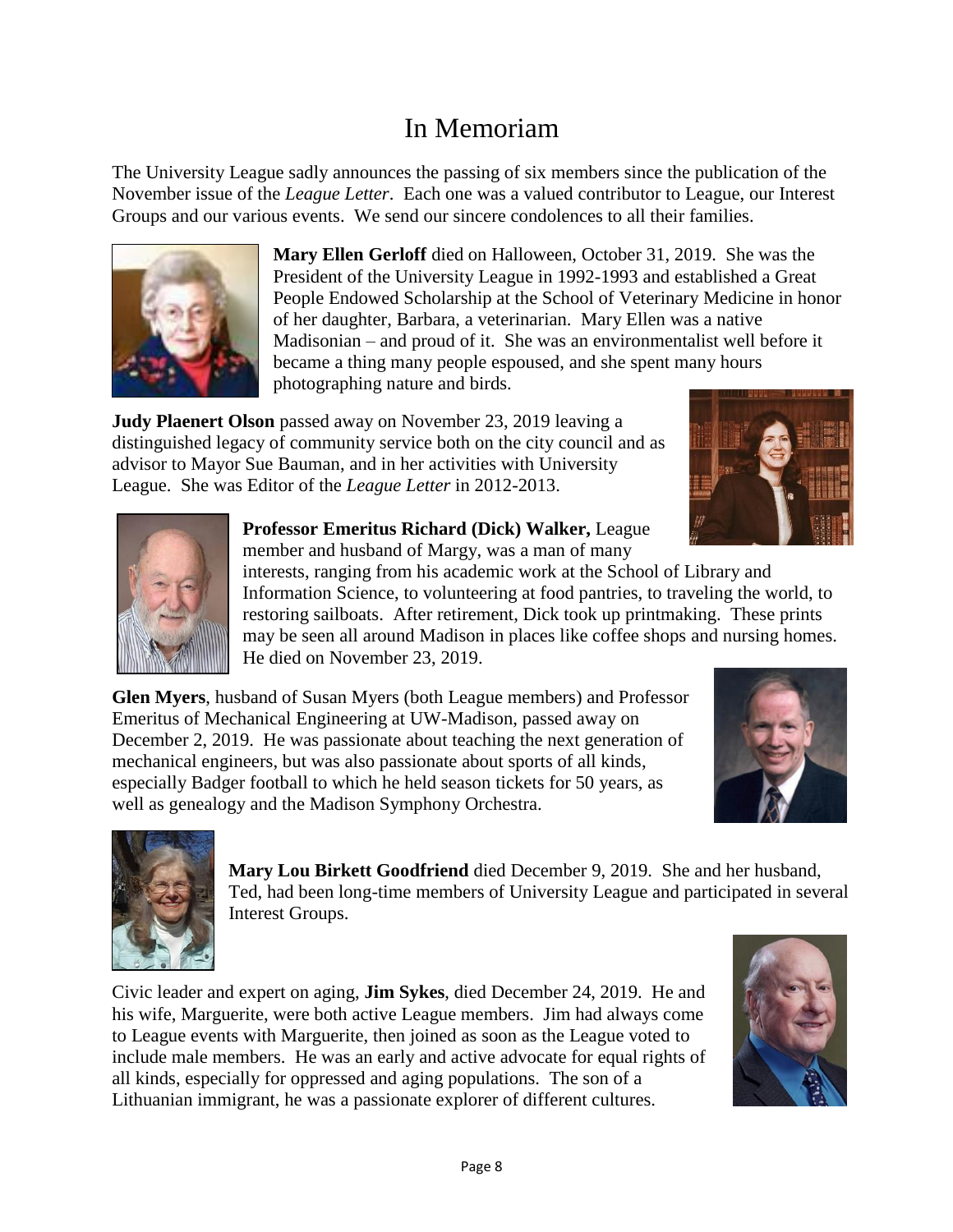| <b>University League Luncheon and Lecture</b><br>Thursday, March 19, 2020, 11:00 a.m.<br><b>Nakoma Golf Club</b>                                                                                                                                                                       |                                                                                                                                                                                                                                                                                                                                                                              |  |
|----------------------------------------------------------------------------------------------------------------------------------------------------------------------------------------------------------------------------------------------------------------------------------------|------------------------------------------------------------------------------------------------------------------------------------------------------------------------------------------------------------------------------------------------------------------------------------------------------------------------------------------------------------------------------|--|
| Program: Pajarita Charles, "Kids with Incarcerated Parents"<br>Reservations deadline: March 11* (No refunds after this date)                                                                                                                                                           |                                                                                                                                                                                                                                                                                                                                                                              |  |
| Member:                                                                                                                                                                                                                                                                                |                                                                                                                                                                                                                                                                                                                                                                              |  |
|                                                                                                                                                                                                                                                                                        |                                                                                                                                                                                                                                                                                                                                                                              |  |
|                                                                                                                                                                                                                                                                                        |                                                                                                                                                                                                                                                                                                                                                                              |  |
|                                                                                                                                                                                                                                                                                        |                                                                                                                                                                                                                                                                                                                                                                              |  |
| Reservations $\omega$ \$27.00 (includes lunch and program)                                                                                                                                                                                                                             | $\frac{\S_{\frac{1}{2}}}{\S_{\frac{1}{2}}}{\S_{\frac{1}{2}}}{\S_{\frac{1}{2}}}{\S_{\frac{1}{2}}}{\S_{\frac{1}{2}}}{\S_{\frac{1}{2}}}{\S_{\frac{1}{2}}}{\S_{\frac{1}{2}}}{\S_{\frac{1}{2}}}{\S_{\frac{1}{2}}}{\S_{\frac{1}{2}}}{\S_{\frac{1}{2}}}{\S_{\frac{1}{2}}}{\S_{\frac{1}{2}}}{\S_{\frac{1}{2}}}{\S_{\frac{1}{2}}}{\S_{\frac{1}{2}}}{\S_{\frac{1}{2}}}{\S_{\frac{1}{2$ |  |
|                                                                                                                                                                                                                                                                                        |                                                                                                                                                                                                                                                                                                                                                                              |  |
|                                                                                                                                                                                                                                                                                        |                                                                                                                                                                                                                                                                                                                                                                              |  |
|                                                                                                                                                                                                                                                                                        |                                                                                                                                                                                                                                                                                                                                                                              |  |
| (For donations "In Honor of" or "In Memory of," please circle IHO or IMO and provide contact information.)<br><b>TOTAL ENCLOSED:</b>                                                                                                                                                   | $\mathbb{S}$                                                                                                                                                                                                                                                                                                                                                                 |  |
| Menu choices (if more than one reservation, indicate who wants each,<br>and list any dietary restrictions):<br>See page one for descriptions of menu items.<br>Baked Penne Bolognese<br>Three Salad Plate<br>Caprese Salad                                                             |                                                                                                                                                                                                                                                                                                                                                                              |  |
| Need a ride? _____________ Can you offer a ride? ___________                                                                                                                                                                                                                           |                                                                                                                                                                                                                                                                                                                                                                              |  |
| Make Checks payable to The University League, Inc.<br>Mail to: The University League, Inc., P.O. Box 5064, Madison, WI 53705-0064<br>*To guarantee your reservation, we must have your check and registration form in hand<br>by March 11th. Questions? Call Linda Harvey at 271-6488. |                                                                                                                                                                                                                                                                                                                                                                              |  |